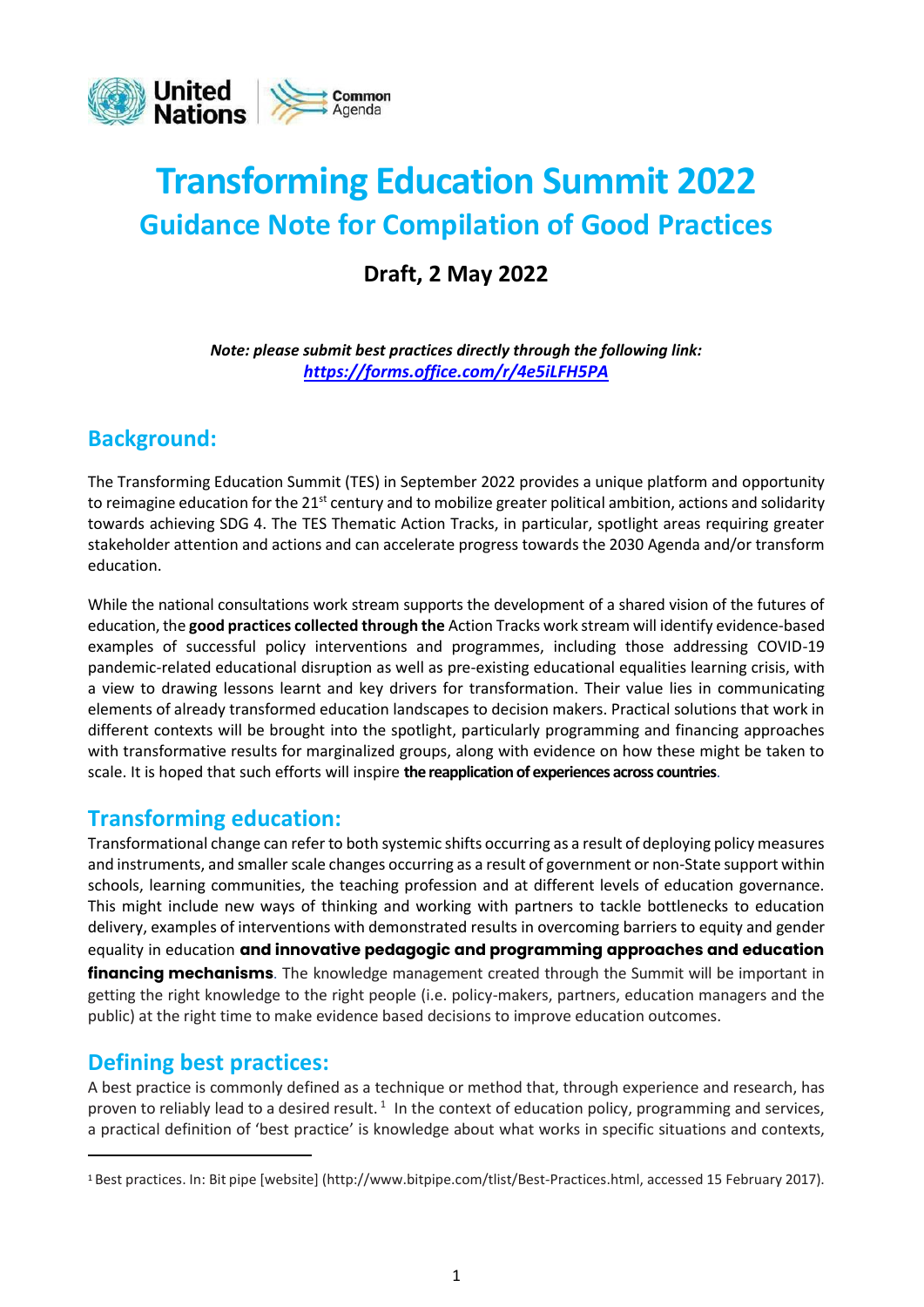without using excessive resources to achieve the desired results, and which can be used to develop and implement solutions adapted to similar education challenges in other situations and contexts.

For the purposes of the Transforming Education Summit, a particular emphasis is put on exemplary education practices that have generated (or show the potential to generate) transformative or catalytic change across education systems and have achieved results which could be scaled up to benefit more people, particularly the most marginalized.

"Best practice" is not about documenting a gold standard, however, or only referring to elements that have contributed to making interventions work or successful. Results may be partial and may be related to only one or more components of the practice being considered. Indeed, documenting and applying lessons learned on what works and what doesn't work (and why) are integral parts of a best practice, so that the same programming weaknesses can be avoided by other programs and projects.

#### **Criteria:**

To ensure the robustness of TES's knowledge generation efforts, the identification of education best practices is based on objectivity using the following set of criteria: ethical soundness – human rights, equity and gender equality; political commitment and leadership; partnerships and collaboration; Youth and community involvement; relevance; efficiency; effectiveness; sustainability; replicability/scalability (Table 1).

#### Table 1. Best practice criteria

| <b>Criterion</b>                                                   | <b>Description</b>                                                                                                                                                                                                                                                               |
|--------------------------------------------------------------------|----------------------------------------------------------------------------------------------------------------------------------------------------------------------------------------------------------------------------------------------------------------------------------|
| Ethical soundness - human<br>rights, equity and gender<br>equality | The practice is grounded in the values of human rights, and pays<br>attention to the needs and rights of marginalized and vulnerable<br>groups and gender perspectives, as well as promoting equitable<br>access for all to quality services.                                    |
| <b>Political commitment and</b><br>leadership                      | The proposed practice has support from national leadership and<br>relevant national or local authorities.                                                                                                                                                                        |
| <b>Partnerships and</b><br>collaboration                           | The proposed practice involves partnerships and collaboration<br>between several education stakeholders, including the inputs of<br>youth representative bodies where possible, and demonstrates how<br>partnerships can holistically support learning and human<br>development. |
| <b>Youth and community</b><br>involvement                          | The proposed practice involves the participation of beneficiary<br>groups and affected communities, including youth engagement where<br>possible.                                                                                                                                |
| <b>Relevance</b>                                                   | The proposed practice addresses priority education challenges,<br>including in relation to education in emergencies, and demonstrates<br>solutions or approaches<br>practical<br>leading to<br>catalytic<br>or<br>transformative change.                                         |
| <b>Efficiency</b>                                                  | The proposed practice produces results with a reasonable level of<br>resources and time.                                                                                                                                                                                         |
| <b>Effectiveness</b>                                               | The policy/practice has achieved the intended results that are<br>measurable.                                                                                                                                                                                                    |
| <b>Sustainability</b>                                              | The proposed practice is implementable over a long period with the<br>use of existing resources, or few additional resources.                                                                                                                                                    |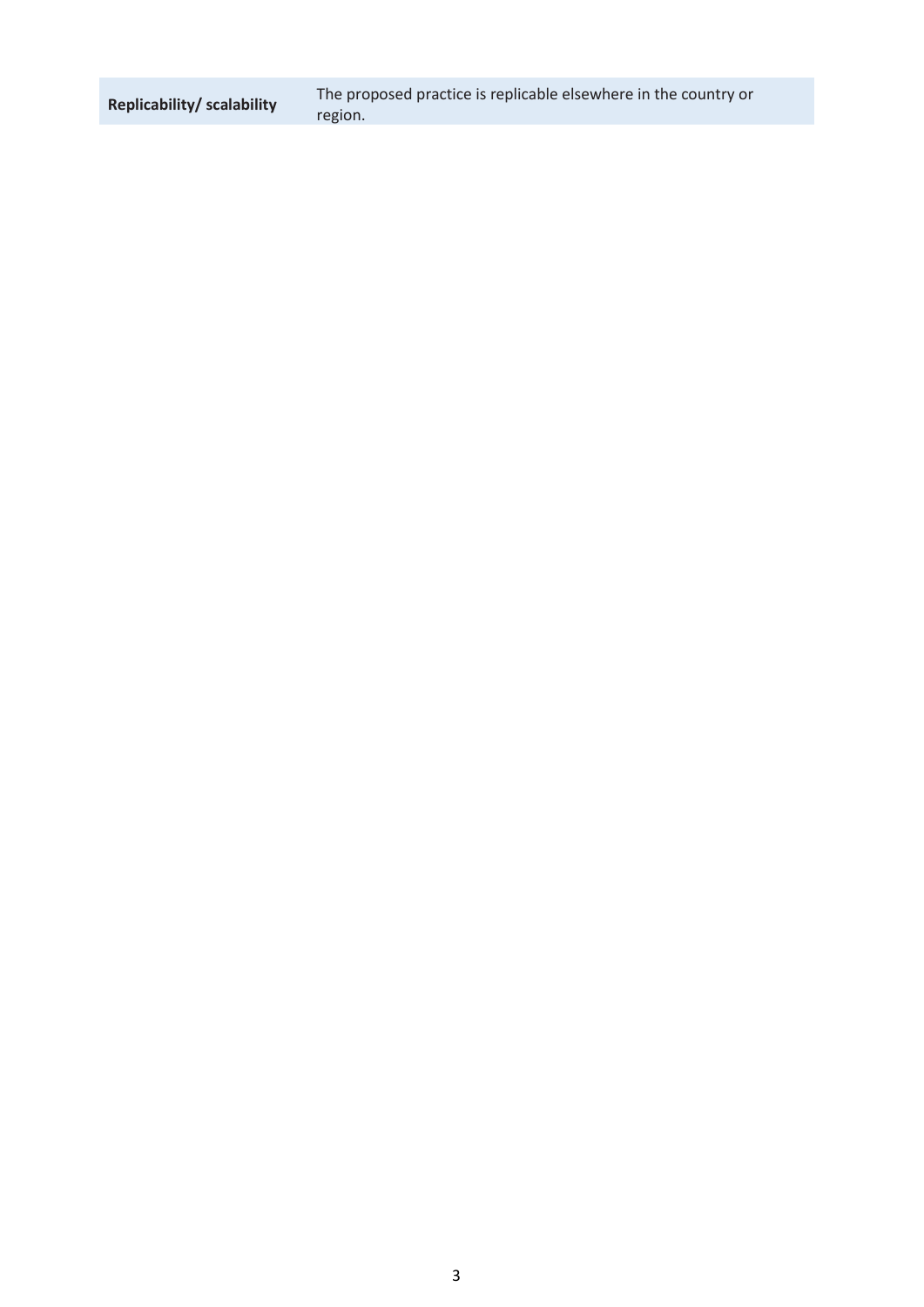#### **Methods of data collection and curation:**

Information on best practices can be gathered from a variety of sources, including: the reports of Ministry/s of Education and government institutions; staff of multilateral and bilateral development partners; reporting from teacher organizations, education workforce professional bodies; civil society partners, alliances and networks; community groups and representatives of parents or caregivers. Submissions from any of these sources would be in electronic form, with supporting documents where available. Each Action Track team is requested to collect good practices/innovations using the two templates for documentation: a summary template indicating the potential scope of contents for writing up the best practice in a readable format (Table 2), and a best practice submission form (Table 3).

#### Table 2. Summary template for documenting best practices

| Title of the best practice                                                                                | This should be concise and reflect the practice being documented.                                                                                                                                                                                                                                                                                                                                                           |
|-----------------------------------------------------------------------------------------------------------|-----------------------------------------------------------------------------------------------------------------------------------------------------------------------------------------------------------------------------------------------------------------------------------------------------------------------------------------------------------------------------------------------------------------------------|
| <b>Action Track/s</b><br>(Indicate if the practice could<br>be applied across different<br>ATs)           |                                                                                                                                                                                                                                                                                                                                                                                                                             |
| Key Words (10-15 words)<br>(Please add key descriptive<br>words around modalities,<br>target groups etc.) |                                                                                                                                                                                                                                                                                                                                                                                                                             |
| Introduction (350-400 words)                                                                              | This should provide the context of, and justification for, the practice and<br>address the following issues:<br>• Which population was affected?<br>• What was the problem that needed to be addressed?<br>• Which approach was taken and what objectives were achieved?                                                                                                                                                    |
| <b>Implementation (400-450)</b><br>words)                                                                 | • What were the main activities carried out?<br>• When and where were the activities carried out? (include the start date of<br>the activity and whether it is ongoing)<br>. Who were the key implementers and collaborators? (civil society<br>organizations, private sector, foundations, coalitions, networks etc.)<br>• Resources (budget and sources)                                                                  |
| Results - outputs and<br>outcomes (400-450 words)                                                         | . In what ways has this practice been transformative (e.g., impact on<br>policies, impact on management processes, impact on delivery<br>arrangements or education monitoring, impact on teachers,<br>learners and beneficiary communities etc.)<br>• What were the concrete results achieved with regard to outputs and<br>outcomes?<br>• Was an assessment of the practice carried out? If yes, what were the<br>results? |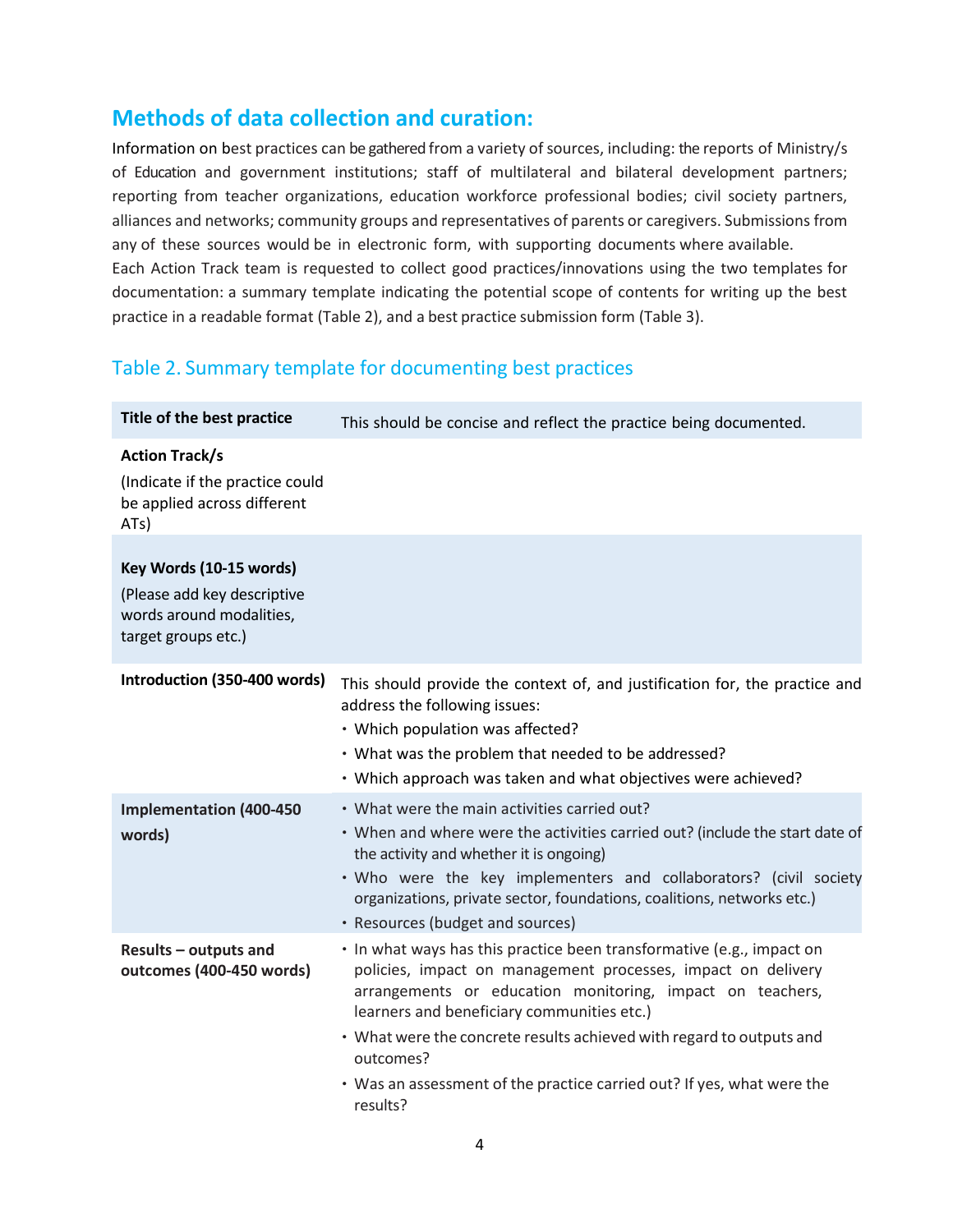| Lessons learnt (400 words)    | • What were the key triggers for transformation?<br>• What worked really well – what facilitated this?<br>• What did not work - why did it not work?                                                                         |
|-------------------------------|------------------------------------------------------------------------------------------------------------------------------------------------------------------------------------------------------------------------------|
| <b>Conclusion (250 words)</b> | • Why may this intervention be considered a "best practice"?<br>• What recommendations can be made for those intending to adopt<br>the documented "best practice" or how can it help people working<br>on the same issue(s)? |
| <b>Further reading</b>        | Provide a list of references and source documents that give additional information<br>on the "best practice" for those who may be interested in knowing how the results<br>benefited the population.                         |

#### Table 3. Submission form

| <b>Submitting partner:</b>           |       |      |  |
|--------------------------------------|-------|------|--|
| Title:                               |       |      |  |
| Postal address:                      |       |      |  |
| Email address:                       |       |      |  |
| Telephone number:                    |       |      |  |
| Names and addresses of contributors: |       |      |  |
| Focal person (if any)                |       |      |  |
| Name                                 | Title | Tel: |  |
| Title of best practice               |       |      |  |
|                                      |       |      |  |
| Summary of best practice             |       |      |  |
|                                      |       |      |  |
| What makes it a best practice?       |       |      |  |
|                                      |       |      |  |
|                                      |       |      |  |